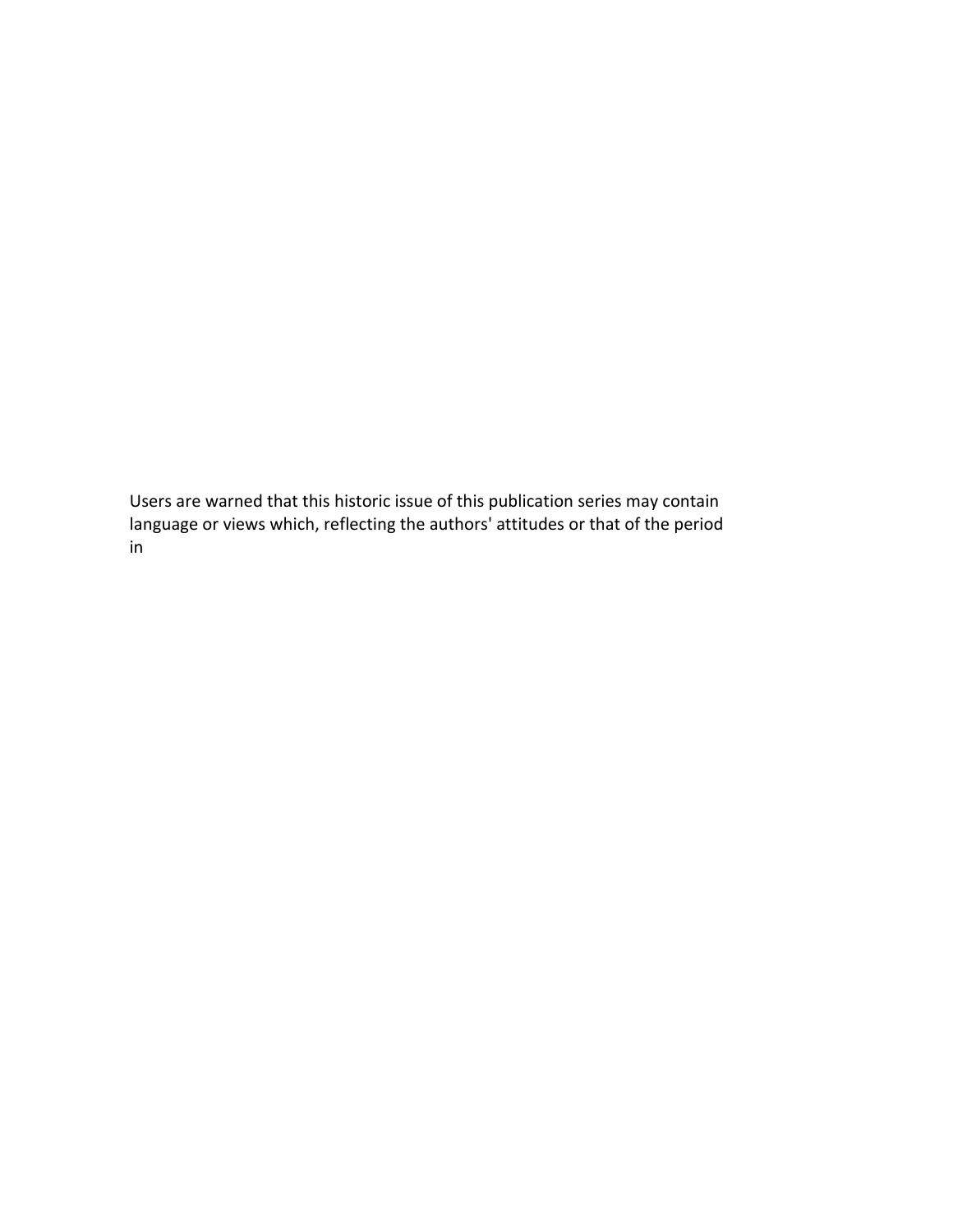# **SECTION XXV.**

## **GENERAL GOVERNMENT.**

## **i. Scheme of Parliamentary Government.**

**1. General.**—The legislative power of the Commonwealth is vested in the Federal Parliament, which consists of the Sovereign, the Senate, and the House of Representatives. The Sovereign is represented throughout the Commonwealth by the Governor-General, who, subject to the Constitution of the Commonwealth, has such powers and functions as the Sovereign is pleased to assign to him. In each State there is a State Governor, who is the representative of the Sovereign for the State, and who exercises such powers within the State as are conferred upon him by the letters patent which constitute his office, and by the instructions, which inform him in detail of the manner in which his duties are to be fulfilled. The Legislature in each State is also bi-cameral, and consists of *(a)* a Legislative Council and (6) a Legislative Assembly, or House of Assembly, the legislative powers of these chambers being delimited by the Commonwealth and the State Constitutions. The latter chamber, which is the larger, is always elective; the qualification for the franchise varies in character. The former chamber is, in the case of New South Wales and Queensland, nominated by the Govornor-in-Council, but in the other States it is also elective, the constituencies being differently arranged and some property qualification for the electorate being required. In the Federal Parliament, however, the qualifications for the franchise are identical for both Houses.

**2. Number of Members of the Legislatures.**—The following table shews the number of members iu each of the legislative chambers in the Commonwealth and in each State at the end of the year 1907:—

| Members in $ C$ wealth.    |          | N.S.W.   | Victoria. | Q'land.  |          | S. Aust.   W. Aust. | Tas.     | Total.     |
|----------------------------|----------|----------|-----------|----------|----------|---------------------|----------|------------|
| Upper House<br>Lower House | 36<br>75 | 54<br>90 | 34<br>65  | 43<br>72 | 18<br>42 | 30<br>50            | 18<br>35 | 233<br>429 |
| 'l'otal<br>                | 111      | 144      | 99        | 115      | 60       | 80                  | 53       | 662        |

PARLIAMENTS OF AUSTRALIA, 1907.

The Upper House is known in tho Commonwealth Parliament as the Senate, and in the State Parliaments as the Legislative Council. The Lower House is known as follows:—In the Commonwealth Parliament as the House of Representatives, in the State Parliaments of New South Wales, Victoria, Queensland, and Western Australia as tho Legislative Assembly, and in the State Parliaments of South Australia and Tasmania as the House of Assembly.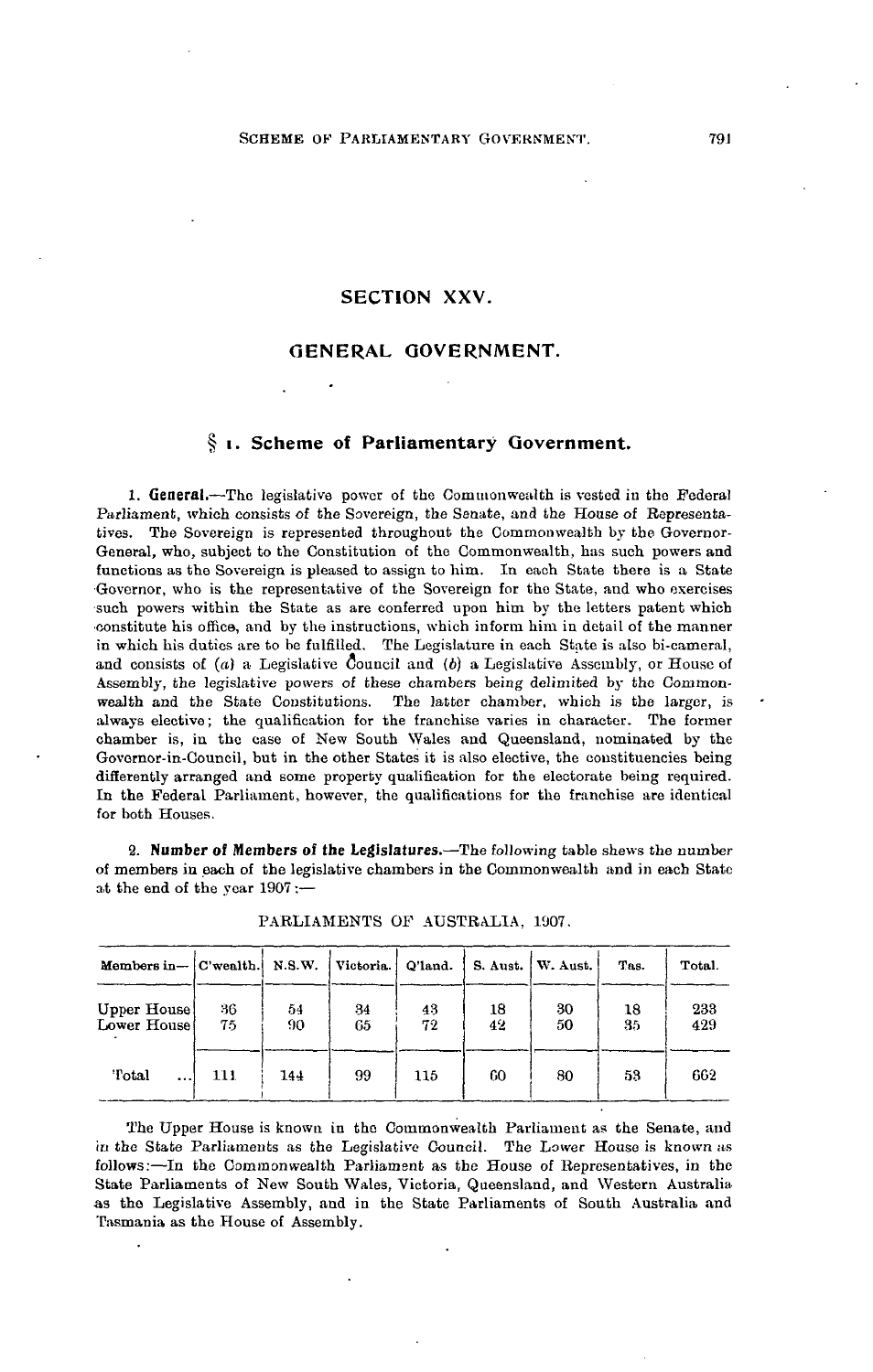## 792 SCHEME OF PARLIAMENTARY GOVERNMENT.

**3. The Cabinet and Executive Government.**—The sections of the Commonwealth Constitution Act dealing with the Executive Government are given on p. 30 hereinbefore. In both the Commonwealth and the State Legislatures the forms of Government have been founded on their prototype, the Imperial Government, and the relations established between the Ministry and the representatives of the people are in accordance with those prevailing in Great Britain. The executive powers in the Commonwealth and in the State Governments are vested in the Governor-in-Council. The Executive Council in the Commonwealth and in the majority of the States is co-extensive with a group of departmental chiefs who are usually spoken of as the Cabinet, and who change with the rise and fall of party majorities. In Victoria and Tasmania, however, the Cabinet on leaving office remain members of the Executive Council, though they no longer attend its meetings, and it is in fact an essential feature of the Cabinet system of Government that they should not do so, except to assist the Governor in transacting purely formal business, or to advise on non-political questions.

(i.) *The Executive Council.* This body is composed of the Governor and Ministers appointed by the Governor as shewn hereinafter. They are sworn both as Executive Councillors and as Ministers controlling the administrative departments. The meetings are official in character; they are presided over by the Governor-General (or Governor) and are attended by the clerk, who keeps a formal record of its proceedings. At these meetings the decisions of the Cabinet are put into official form and made effective, appointments are confirmed, resignations accepted; proceedings ordered, and notices and regulations published.

At the commencement of the year 1908 the Executive Council was composed of the following members:—

THE EXECUTIVE COUNCIL OF THE COMMONWEALTH, 1908.

o

| Minister of External Affairs    | The Hon. ALFRED DEAKIN (Prime Minister).                          |
|---------------------------------|-------------------------------------------------------------------|
| Treasurer<br>$\sim$             | The Hon. Sir WILLIAM JOHN LYNE, K.C.M.G.                          |
| Minister of Trade and Customs   | The Hon. AUSTIN CHAPMAN.                                          |
| Attorney-General                | The Hon. LITTLETON ERNEST GROOM.                                  |
| Minister of Defence             | The Hon. THOMAS THOMSON EWING.                                    |
| Minister of Home Affairs        | The Hon. JOHN HENRY KEATING.                                      |
| Postmaster-General<br>$\ddotsc$ | The Hon. SAMUEL MAUGER.                                           |
|                                 | Vice-President of Executive Council The Hon. ROBERT WALLACE BEST. |
| Honorary Minister               | $\ldots$ $\ldots$ The Hon. HUME COOK.                             |

No Minister may hold office for longer than three months unless he is a member of one of the Federal Houses of Parliament.

(ii.) *The Cabinet.* The meetings of this body are private and deliberative. No one is admitted but the actual Ministry of the day, no records of the meetings transpire, and no official notice is taken of the proceedings. The members of the Cabinet being the leaders of the party in power in Parliament, control the bent of legislation and must retain the confidence of the people and also of the Governor-General (or Governor), to whom they act as an advising body. They also in effect wield, by virtue of their seats on the Executive Council, the whole executive force of the community. In summoning, proroguing, or dissolving Parliament the Governor-General (or Governor) is usually guided by the advice tendered him by the Cabinet, though legally he is in no way bound to do so. Particulars of the several Ministries which have been in office since the creation of the Commonwealth are given on pages 39 and 40, hereinbefore.

(iii.) *Constitution of Ministries.* The subjoined table shews the constitution of the-Ministries in the Commonwealth and the State Governments at the end of the year  $1907:$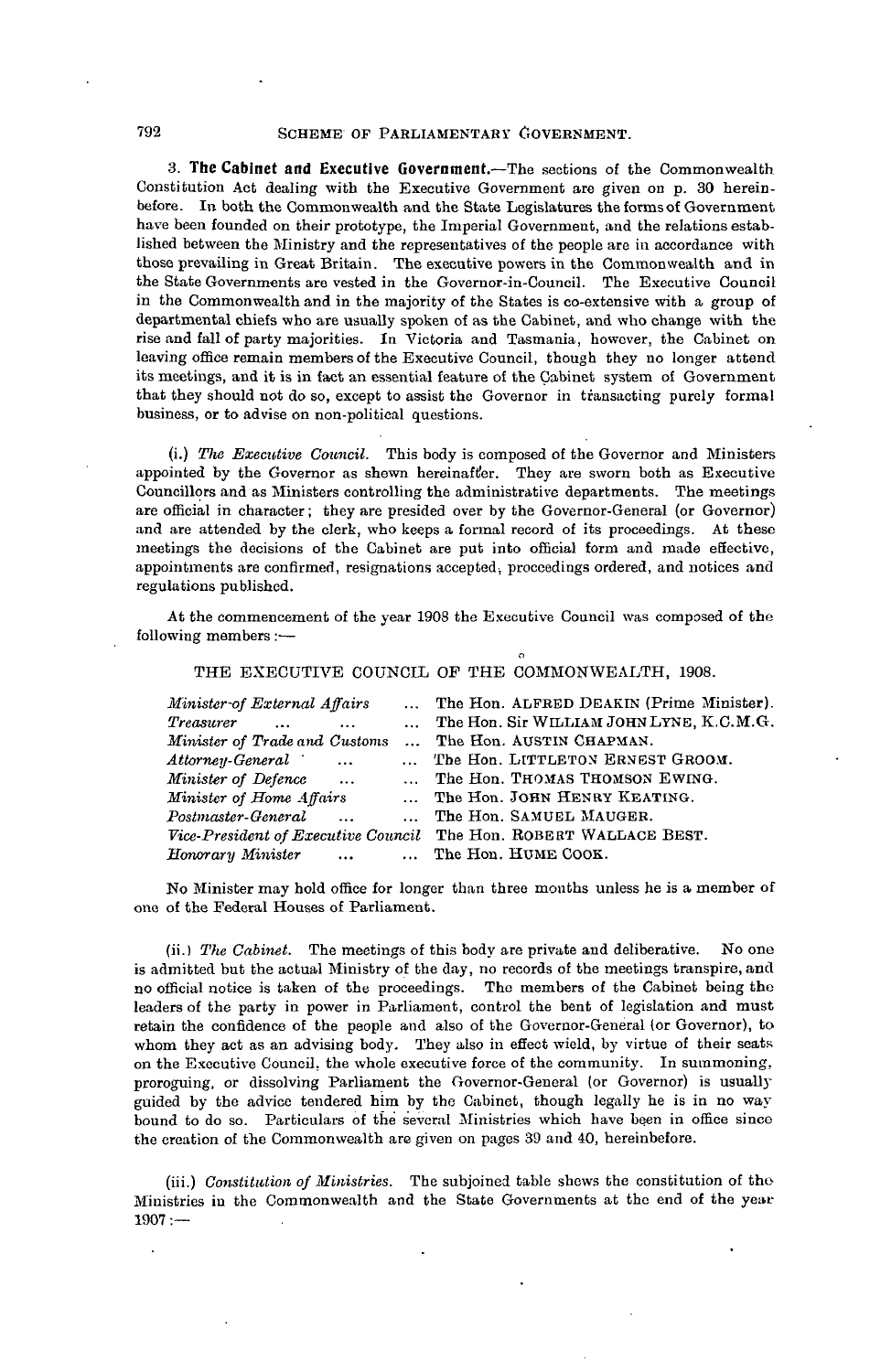#### SCHEME OF PARLIAMENTARY GOVERNMENT.

| Ministers with Seats in- [C'wealth.   N.S.W            |   |    | Vic.   | Q'land. | S.A. | W.A. | Tas. | Total.   |
|--------------------------------------------------------|---|----|--------|---------|------|------|------|----------|
| The Upper House<br>$\cdots$<br>The Lower House $\dots$ |   | 9  | 3<br>8 | 2<br>6  | 3    |      | З    | 12<br>41 |
| Total<br>$\ddotsc$                                     | 8 | 10 | 11     | 8       | 4    |      | 5    | 53       |

CONSTITUTION OP MINISTRIES, 1907.

**4. The Appointment of Ministers and oi Executive Councillors.<sup>1</sup>**—Although it is technically possible for the Governor to make and unmake cabinets at his pleasure, under all ordinary circumstances his apparent liberty in choosing his Executive Council is virtually restricted by the operation of constitutional machinery. When a Ministry is defeated in Parliament or at the polls the procedure both in the Commonwealth and the State Parliaments generally, though not invariably, follows that prevailing in the Imperial Parliament. The members of the Ministry tender their resignations to the Governor-General ov Governor, whose duty it is to announce his intention of accepting them. The resignations are not actually accepted at once, for in that case the offices would become vacant and business would he at a standstill. The outgoing Premier usually suggests to the Governor the name of the most prominent member of 'the Opposition, and the Governor thereupon "sends for" the person suggested ; and if the latter accepts the responsibility he endeavours to form a Ministry; if he fails he informs the Governor, who applies to some other person. The distribution of portfolios is first arranged by the proposed Ministers themselves and is then submitted to the Governor for approval, which is given as a matter of course unless the list contains the name of uny person against whom serious objections exist. Before appointing the persons named to the various offices the Governor accepts the resignations of the outgoing Ministers, and also appoints to seats in the Executive Council such members of the new Ministry as do not already hold them. The seats in Parliament being ordinarily vacated by their ;icceptance of office the new Ministers must go before their constituencies, and the result of these by-elections usually decides the attitude of the Opposition. In the Commonwealth Parliament, however, seats are not vacated by the acceptance of office. It may be seen from what has been stated above that only certain persons can in practice be chosen as members of a Ministry. The Cabinet must be chosen so that the following conditions are fulfilled:— $(a)$  The members must belong to one or other of the Legislative Chambers and also to the same political party; *(b)* that party must possess a majority in the House of Representatives or in the Legislative Assembly or House of Assembly as the case may be; (c) the Ministers must carry out a concerted policy; *(d)* they must acknowledge the leadership of one chief Minister; and *(e)* must be under a joint responsibility, signified by resignation *en. bloc* in the event of Parliamentary censure.

**5. The Resignation of Ministers.**—A Ministry is bound to resign either when it fails to command a majority iu the House of Representatives, the Legislative Assembly, or the House of Assembly, as the case may be, or when a want of confidence has been clearly shewn, either  $(a)$  by a vote of censure,  $(b)$  by a declaration of want of confidence, or *(c)* by a vote disapproving of some act of the Government. In such cases the Ministry jnust either resign or must appeal to the country.

**6. Enactments of the Parliament.**—In the Commonwealth all laws are enacted in the name of the Sovereign, the Senate, and the House of Representatives. The subjects with respect to which the Commonwealth Parliament is empowered to make laws are enumerated in the Constitution Act (see pp. 27-8 hereinbefore). In the'States laws are enacted in the name of the Sovereign by and with the consent of the Legislative Council and Legislative Assembly or House of Assembly. The Governor-General or the State

1. See Jenks' "Government of Victoria," pp. 269 *et sen.*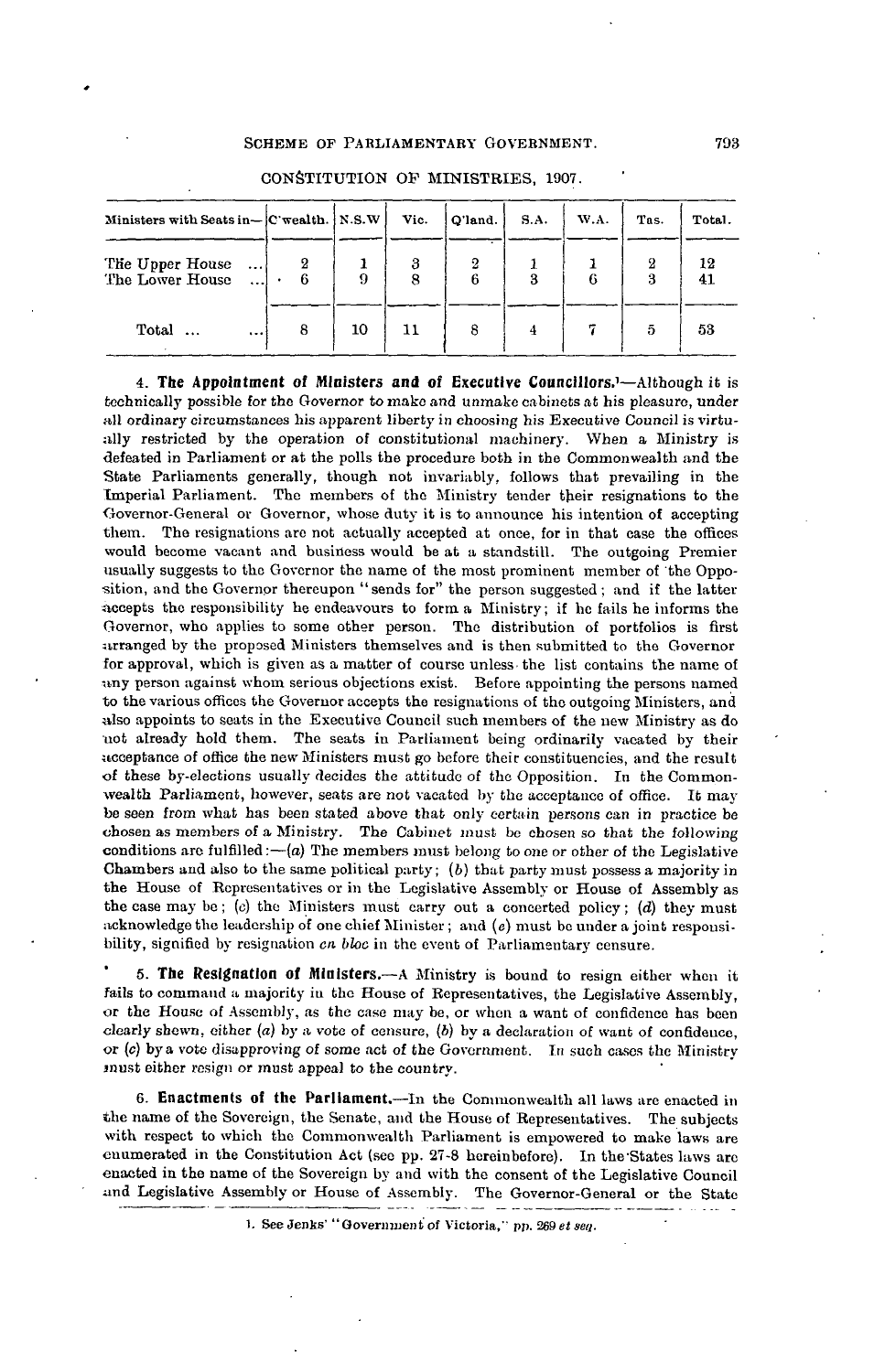#### 794 SCHEME OP PARLIAMENTARY GOVERNMENT.

Governor acts as Viceroy as regards giving the Royal Assent to or vetoing Bills passed by the Legislatures, or reserving them for the special consideration of the Sovereign. In the States the Councils and Assemblies are empowered generally, subject to the Commonwealth Constitution, to make laws in and for their respective States in all cases whatsoever. Subject to certain limitations, they may alter, repeal, or vary their Gonstitution. Where a law of a State is inconsistent with a law of the Commonwealth the latter prevails, and the former is, to the extent of the inconsistency, invalid.

**7. Powers and Functions of the Governor-General and of the Governors.—The** Governor-General and the State Governors act under the authority of the commissions by which they are appointed and of letters patent under the Great Seal of the United Kingdom, and according to instructions issued by the Colonial Office and passed under the Royal Sign Manual and Signet.

(i.) *The Governor-General,* The office of Governor-General and Commander-in-Ghief of the Commonwealth was constituted by letters patent issued on the 29th October, 1900, in pursuance of the provisions of the Commonwealth Constitution Act. The powers and duties of the Governor-General were further defined by Royal instructions passed on the same date. The principal and most important of his functions, legislative, as well as executive, are expressly conferred upon him by the terms of the Constitution itself. He is the custodian of the Great Seal of the Commonwealth, and has the appointment of political officers to administer Departments of State of the Commonwealth.

- *(a)* His legislative functions are exercised with respect to proposed laws as finally passed by the Federal Houses of Parliament. Such Bills are presented to the Governor-General for his assent in the King's name, on receiving which they become law throughout the Commonwealth. The Governor-General may. however, withhold his assent, or may reserve any Bill for the King's pleasure. He may return to the House in which it originated any proposed law with suggested amendments. Up to the end of the year 1907 the only Bill which had not received the Governor-General's assent when presented to him was the Customs Tariff (British Preference) Act 1906, which was reserved for the signification of the King's pleasure thereon. The King may disfor the signification of the King's pleasure thereon. allow any law within one year from the date on which it was assented to by the Governor-General.
- (6) The Governor-General's executive functions are, under ordinary circumstances, exercised on the advice of his responsible Ministers. Various specific powers are vested in him by the Constitution ; he may summon or prorogue Parliament and may dissolve the House of Representatives. He is the Commander-in-Chief of the military and naval forces of the Commonwealth. v and is invested by the Crown with the prerogative of mercy in case of offences committed against the laws of the Commonwealth.
- (c) The Governor-General is also invested with authority in certain matters of Imperial interest, such as the control of the naval and military forces of the Commonwealth ; the observance of the relations of foreign States to Great Britain, so far as they may be affected by the indirect relations of such States to the Commonwealth ; and the treatment of neutral and belligerent ships in Commonwealth waters in time of war.

The Governor-General may not leave the Commonwealth without having first obtained leave from the Imperial Government, to whom he is alone responsible for his official acts. The present Governor-General is the Right Honourable Henry Stafford, Baron Northcotc, G.C.M.G., G.C.I.E., C.B. He was appointed in August, 1903, and assumed office on the 21st January, 1904.

(ii.) *The State Governors.* The powers and functions of the State Governors are, within their respective States, very similar to those exercised by the Governor-General for the Commonwealth. A State Governor is the official head of the State Legislature.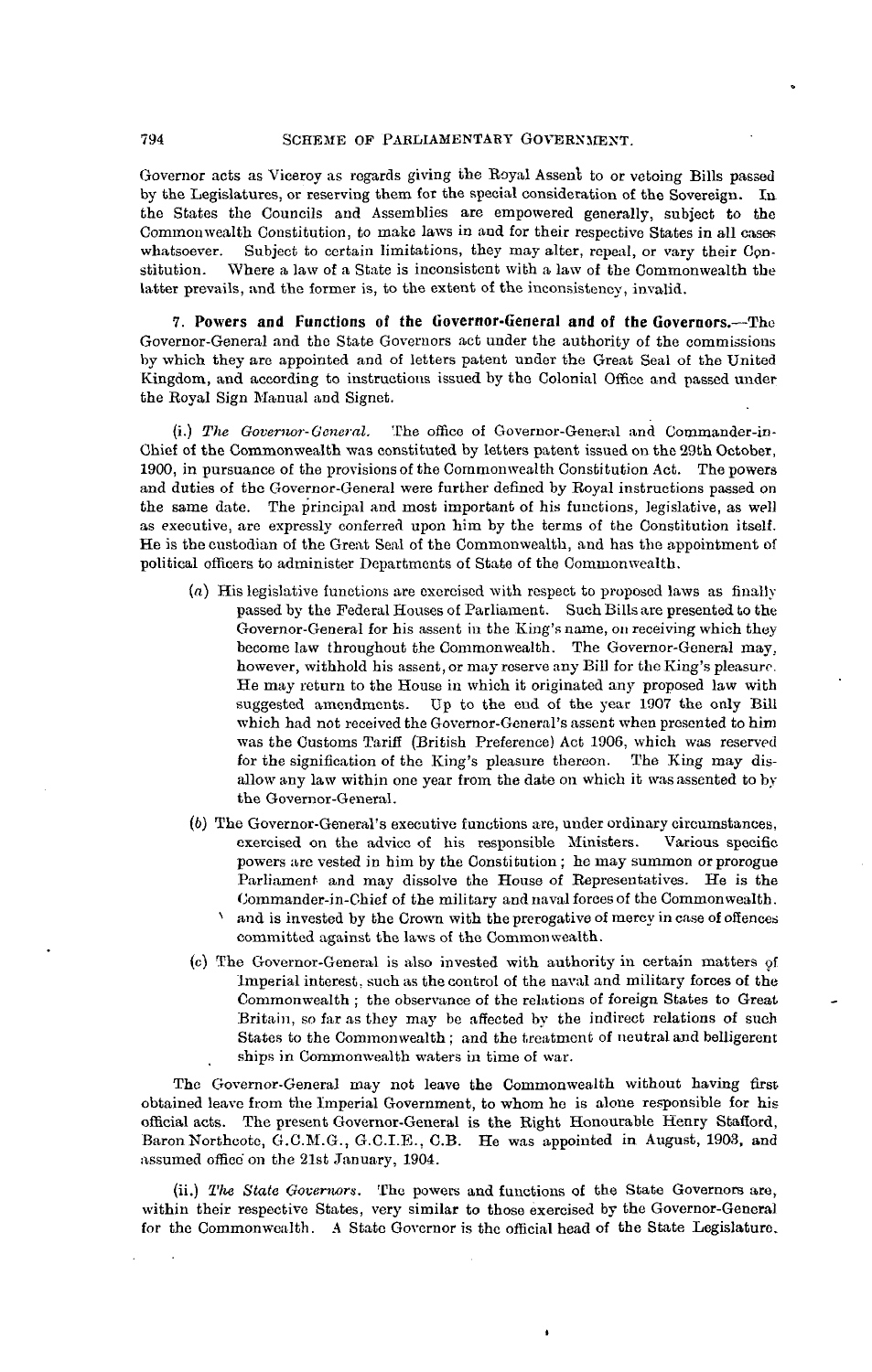and assents in the name of the Crown to all Bills passed by the Parliament, reserving for the Royal Assent certain classes of Bills, which are regulated by the Constitution Acts and by the instructions issued by Che Imperial Government. The Governors are, under ordinary circumstances, guided by their Executive Councils, the chief matters in which the exercise of discretion is required being the granting or withholding of adissolution of Parliament when required by a Premier; the appointment of a new Ministry; or the assenting to, vetoing, or receiving of Bills passed by the legislative chambers.

It is proposed to deal with the constitution of the States and the parliamentary and administrative government both of the Commonwealth and of the States more fully in a future issue of this book.

**8. Cost of Parliamentary Government.**—The following statement shews the cost of parliamentary government in the Commonwealth and in each State, as well as in the whole of Australia, for the year ended the 30th June, 1907 :-

| Particulars.                                   |           | $C'llth$ , $N.S.W$ . | Vict.    | O'ld.  | S.A.     | W.A.   | Tas.   | Total.  |
|------------------------------------------------|-----------|----------------------|----------|--------|----------|--------|--------|---------|
|                                                | £         | £                    | £        | £      | £        | £      | £      | £       |
| Governor's salary                              | 10,000    | 5,000                | 5.000    | 3.000  | 4,000    | 4,000  | 2,750  | 33,750  |
| Governor's establishment and con-              |           |                      |          |        |          |        |        |         |
| tingencies<br>$\cdots$                         | 8.612     | 1,123                | $\cdots$ | 1,957  | $\cdots$ | 1,527  | 753    | 13,972  |
| Allowances and expenses of mem-                |           |                      |          |        |          |        |        |         |
| bers of Parliament<br>$\ddotsc$<br>$\cdots$    | 51.129    | 23.877               | 16,528   | 16.452 | 10.002   | 14.873 | 8,776  | 141.637 |
| Salaries and expenses of Ministers             | 11,947    | 6.622                | 8.306    | 7.185  | 4.610    | 6,927  | 3.433  | 49,030  |
| Executive Council - salaries and               |           |                      |          |        |          |        |        |         |
| expenses                                       | 887       | 850                  | 281      | 251    | $\cdots$ | 122    |        | 2,392   |
| Salaries of officers and staff, con-           |           |                      |          |        |          |        |        |         |
| tingencies, Hansard, library,                  |           |                      |          |        |          |        |        |         |
| refreshmentrooms, water, power,                |           |                      |          |        |          |        |        |         |
| light, postage, stationery, etc.               | 27,745    | 29,775               | 16.179   | 17.103 | 14,246   | 13,100 | 490    | 118,638 |
| Electoral office-salaries and con-             |           |                      |          |        |          |        |        |         |
| tingencies<br>$\cdots$<br>$\cdots$<br>$\cdots$ | 35,800    | 2,149                | $\cdots$ | 3,973  | 2,816    | 2.923  | 522    | 48,183  |
| Cost of elections<br>$\cdots$                  | 36.906    | 18.261               | 24,745   | 6.818  | 4,568    | 1,999  | 72     | 93.369  |
| Commissions & Select Committees                | 6.848     | 6.136                | 1.649    | 759    | 23       | 91     |        | 15,506  |
|                                                |           |                      |          |        |          |        |        |         |
|                                                |           |                      |          |        |          |        |        |         |
| Total<br>$\cdots$<br>                          | £ 189.874 | 93.793               | 72,688   | 57,498 | 40.265   | 45.562 | 16.797 | 516,477 |
|                                                |           |                      |          |        |          |        |        |         |

COST OF PARLIAMENTARY GOVERNMENT, 1906-7.

The cost of parliamentary printing is not generally given ; for the Commonwealth it was £12,346, and for Tasmania £1383, for the year 1906-7.

#### **§ 2. Parliaments and Elections.**

**1. Qualifications for Membership and for Franchise.**—The subjoined summary gives particulars as to the legislative chambers in the Commonwealth and State Parliaments, and shews concisely the qualifications necessary for membership and for the franchise in each House. Persons who are otherwise eligible, either as members or voters, are generally disqualified on the usual grounds of being of unsound mind or attainted of treason, being convicted of certain offences, and, as regards membership, on the grounds of holding a place of profit under the Crown, being pecuniarily interested in Government contracts, or being an undischarged bankrupt.

Particulars of the numbers of electors on the roll, of electors who voted, and of the percentage which the latter formed on the former at recent elections, are given for the Commonwealth and for each individual State on pages 798 to 802 hereinafter:—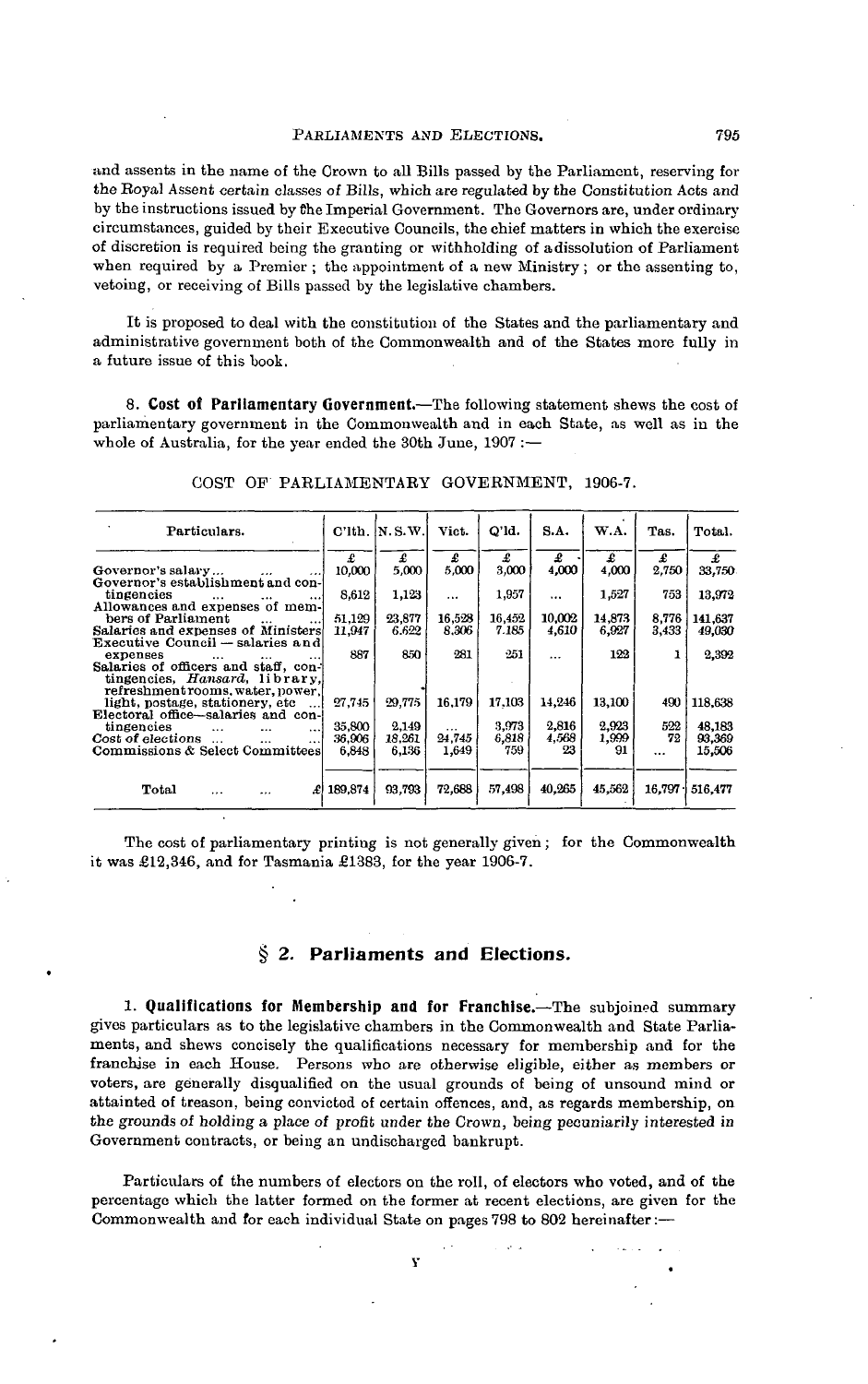# PARLIAMENTS AND ELECTORATES.

| Particulars.                                                                               | Commonwealth.                                                                                                                                                                                                                                                                                                                                                                | New South Wales.                                                                                                                                                                                                                                    | Victoria.                                                                                                                                                                                                                                                                                                                                                                                                                                                                                                                                     |
|--------------------------------------------------------------------------------------------|------------------------------------------------------------------------------------------------------------------------------------------------------------------------------------------------------------------------------------------------------------------------------------------------------------------------------------------------------------------------------|-----------------------------------------------------------------------------------------------------------------------------------------------------------------------------------------------------------------------------------------------------|-----------------------------------------------------------------------------------------------------------------------------------------------------------------------------------------------------------------------------------------------------------------------------------------------------------------------------------------------------------------------------------------------------------------------------------------------------------------------------------------------------------------------------------------------|
| 1. Senate and Legisla-<br>tive Councils.                                                   |                                                                                                                                                                                                                                                                                                                                                                              |                                                                                                                                                                                                                                                     |                                                                                                                                                                                                                                                                                                                                                                                                                                                                                                                                               |
| <b>Number of Members</b>                                                                   | 36                                                                                                                                                                                                                                                                                                                                                                           | 54.<br>May not be less<br>than 21                                                                                                                                                                                                                   | 34                                                                                                                                                                                                                                                                                                                                                                                                                                                                                                                                            |
| Qualification for Member-<br>ship<br>$\ddotsc$<br>$\ddotsc$<br>Period for which elected or | Adult British subjects<br>natural-born or natura-<br>lised for 5 years, if $(a)$<br>eligible to vote at the<br>elections for the Senate,<br>and (b) resident for at<br>least 3 years within the<br>Commonwealth                                                                                                                                                              | Male adult natural-<br>born or naturalised!<br>British subjects                                                                                                                                                                                     | Male natural-born or<br>naturalised British sub-<br>jects of the age of 30 years<br>or upwards, $(a)$ if pos-<br>sessed of a freehold pro-<br>perty of the annual value<br>of at least £50 for one year<br>previous to the election,<br>and (b) in the case of<br>naturalised subjects if a<br>resident of the State for<br>10 years                                                                                                                                                                                                          |
| nominated<br>$\ddotsc$                                                                     | 6 years                                                                                                                                                                                                                                                                                                                                                                      | For life                                                                                                                                                                                                                                            | 6 years                                                                                                                                                                                                                                                                                                                                                                                                                                                                                                                                       |
| Allowance to Members                                                                       | £600 each per annum                                                                                                                                                                                                                                                                                                                                                          | None                                                                                                                                                                                                                                                | None                                                                                                                                                                                                                                                                                                                                                                                                                                                                                                                                          |
| Qualification for Franchise                                                                | Adult British subjects<br>of either sex who have<br>lived in Australia for 6<br>months continuously.<br>Aboriginal natives of<br>Australia, Asia, Africa, or<br>the islands of the Pacific.<br>except New Zealand, can-<br>not vote at federal elec-<br>tions unless they have<br>acquired a right to vote<br>at elections for the Lower<br>House of a State Parlia-<br>ment | (Nominated)                                                                                                                                                                                                                                         | Male adult British sub-<br>jects, if either (a) the<br>owner of a freehold of<br>the annual value of $£10$<br>or of a leasehold of pro-<br>perty rated at £15, or $(b)$<br>a graduate of a British<br>university, matriculated<br>students of Melbourne<br>University, qualified<br>legal and medical prac-<br>titioners, ministers of<br>religion, certificated<br>schoolmasters, and naval<br>and military officers.<br>Naturalised subjects<br>must be of 3 years' stand-<br>ing, and must have re-<br>sided in the State for 12<br>months |
| 2. Legislative Assem-<br>blies.                                                            |                                                                                                                                                                                                                                                                                                                                                                              |                                                                                                                                                                                                                                                     |                                                                                                                                                                                                                                                                                                                                                                                                                                                                                                                                               |
| Number of Members                                                                          | 75                                                                                                                                                                                                                                                                                                                                                                           | $\infty$                                                                                                                                                                                                                                            | 65                                                                                                                                                                                                                                                                                                                                                                                                                                                                                                                                            |
| Qualification for Member-<br>ship<br>$\cdots$<br>$\cdots$                                  | The same as for the<br><b>Upper House</b>                                                                                                                                                                                                                                                                                                                                    | Male adult British sub-<br>jects if qualified to vote<br>at an election of mem-<br>bers of the Legislative<br>Assembly, unless dis-<br>qualified under the Con-<br>stitution Acts or the Fede-<br>ral Elections Act 1900                            | Male adult natural-<br>born British subjects or<br>aliens naturalised for the<br>period of 5 years, if resi-<br>dent in the State for not<br>less than 2 years                                                                                                                                                                                                                                                                                                                                                                                |
| Period for which elected                                                                   | Duration of Parlia-<br>ment, which is limited to<br>3 years                                                                                                                                                                                                                                                                                                                  | Duration of Parlia-<br>ment, which is limited to<br>3 years                                                                                                                                                                                         | Duration of Parlia-<br>ment, which is limited to<br>3 years                                                                                                                                                                                                                                                                                                                                                                                                                                                                                   |
| <b>Allowance to Members</b>                                                                | £600 each per annum                                                                                                                                                                                                                                                                                                                                                          | £300 each per annum                                                                                                                                                                                                                                 | $\pounds 300$ each per annum                                                                                                                                                                                                                                                                                                                                                                                                                                                                                                                  |
| Qualification for Franchise                                                                | The same as for the<br>Upper House                                                                                                                                                                                                                                                                                                                                           | Adult naturalised sub-<br>jects of either sex, who<br>have resided in the State<br>continuously for one year<br>after naturalisation, and<br>adult natural-born sub-<br>jects who have resided in<br>the State for a continuous<br>period of 1 year | Male adult natural-<br>born subjects or natura-<br>lised for 1 year prior to<br>the 1st January or the 1st<br>July in any year, if (a)<br>enrolled as ratepayer, or<br>$(b)$ if holding an electors'<br>right and enrolled on the<br>general or supplementary<br>roll                                                                                                                                                                                                                                                                         |
|                                                                                            |                                                                                                                                                                                                                                                                                                                                                                              |                                                                                                                                                                                                                                                     |                                                                                                                                                                                                                                                                                                                                                                                                                                                                                                                                               |

ä

 $\ddot{\phantom{0}}$ 

 $\ddot{\phantom{0}}$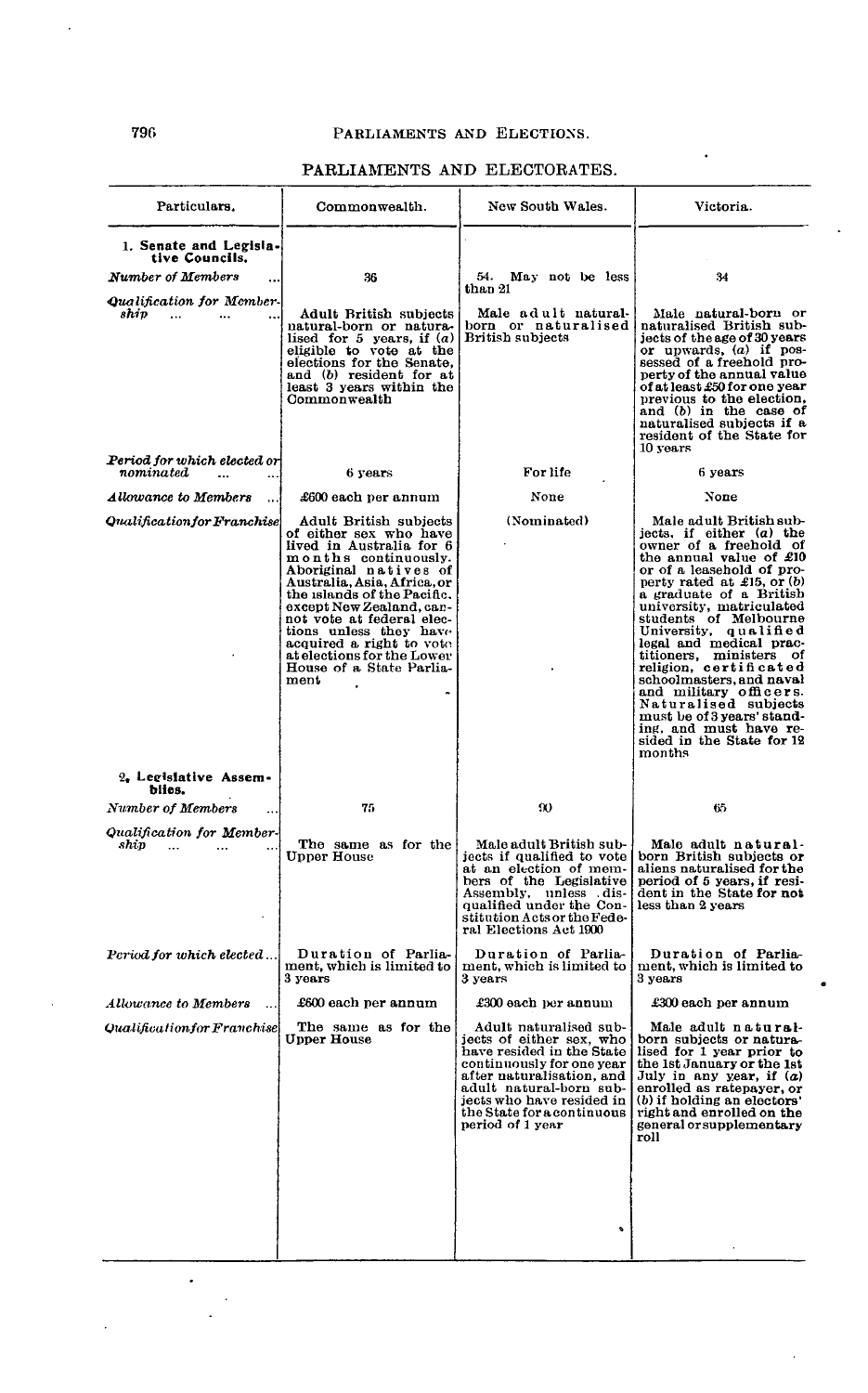# SUMMARY, 1907.

| Queensland.                                                                                                                                                                                                                                                                                                                                                         | South Australia.                                                                                                                                                                                                                                                                                                                                                                                                                                                                                                                                                                                                                                                   | Western Australia.                                                                                                                                                                                                                                                                                                                                                                                                                                                                                                                                                                                 | Tasmania.                                                                                                                                                                                                                                                                                                                                        |
|---------------------------------------------------------------------------------------------------------------------------------------------------------------------------------------------------------------------------------------------------------------------------------------------------------------------------------------------------------------------|--------------------------------------------------------------------------------------------------------------------------------------------------------------------------------------------------------------------------------------------------------------------------------------------------------------------------------------------------------------------------------------------------------------------------------------------------------------------------------------------------------------------------------------------------------------------------------------------------------------------------------------------------------------------|----------------------------------------------------------------------------------------------------------------------------------------------------------------------------------------------------------------------------------------------------------------------------------------------------------------------------------------------------------------------------------------------------------------------------------------------------------------------------------------------------------------------------------------------------------------------------------------------------|--------------------------------------------------------------------------------------------------------------------------------------------------------------------------------------------------------------------------------------------------------------------------------------------------------------------------------------------------|
| 43                                                                                                                                                                                                                                                                                                                                                                  | 18                                                                                                                                                                                                                                                                                                                                                                                                                                                                                                                                                                                                                                                                 | 30                                                                                                                                                                                                                                                                                                                                                                                                                                                                                                                                                                                                 | 18                                                                                                                                                                                                                                                                                                                                               |
|                                                                                                                                                                                                                                                                                                                                                                     |                                                                                                                                                                                                                                                                                                                                                                                                                                                                                                                                                                                                                                                                    |                                                                                                                                                                                                                                                                                                                                                                                                                                                                                                                                                                                                    |                                                                                                                                                                                                                                                                                                                                                  |
| Male adult natural-<br>born or naturalised<br>British subjects                                                                                                                                                                                                                                                                                                      | Male natural-born or<br>naturalised British sub-<br>jects if $(a)$ of the age of 30<br>years or upwards, and (b)<br>if resident in the State<br>for 3 years                                                                                                                                                                                                                                                                                                                                                                                                                                                                                                        | Male natural-born or<br>naturalised British sub-<br>jects of the age of 30 years<br>or upwards, if $(a)$ in the<br>case of natural-born sub-<br>jects, resident in the State<br>for 2 years, and $(b)$ in the<br>case of naturalised sub-<br>jects, if naturalised for 5<br>years previous to the elec-<br>tion and resident in the<br>State during that period                                                                                                                                                                                                                                    | Male natural-born or<br>naturalised British sub-<br>jects of the age of 30 years<br>or upwards, if qualified to<br>vote at the election for<br>the Legislative Council                                                                                                                                                                           |
| For life                                                                                                                                                                                                                                                                                                                                                            | 6 years                                                                                                                                                                                                                                                                                                                                                                                                                                                                                                                                                                                                                                                            | 6 years                                                                                                                                                                                                                                                                                                                                                                                                                                                                                                                                                                                            | 6 years                                                                                                                                                                                                                                                                                                                                          |
| None                                                                                                                                                                                                                                                                                                                                                                | £200 each per annum                                                                                                                                                                                                                                                                                                                                                                                                                                                                                                                                                                                                                                                | $\pounds 200$ each per annum                                                                                                                                                                                                                                                                                                                                                                                                                                                                                                                                                                       | $\pounds100$ each per annum                                                                                                                                                                                                                                                                                                                      |
| (Nominated)                                                                                                                                                                                                                                                                                                                                                         | Adult British subjects<br>of either sex who are<br>$either (a) \, \text{owers of a free-}$<br>hold of the annual value<br>of $\pounds 50$ , (b) owners of a<br>leasehold rated at $£20$ ,<br>with at least 3 years to<br>run or containing a right<br>of purchase, $(c)$ occupiers<br>of a dwelling-house rated<br>at £17, $(d)$ proprietors of<br>a Crown lease on which<br>they own improvements<br>to the value of $£50$ , or $(e)$<br>ministers of religion,<br>head schoolmasters, post-<br>office or railway station-<br>masters, or head police-<br>station officers.<br><b>Voters</b><br>must have been enrolled<br>for 6 months prior to the<br>electione | Adult British subjects<br>of either sex who have re-<br>sided in the State for 6<br>months, and who either<br>(a) own a freehold estate<br>to the value of $\pounds 100$ , (b)<br>occupy a house or own<br>leasehold property rated<br>at $\pounds25$ , $(c)$ hold Crown<br>leases or licenses to the<br>value of not less than £10<br>per annum, or $(d)$ are on<br>the electoral list of a<br>municipality or road-<br>board district in respect<br>of property of the annual<br>value of £25. Aboriginal<br>natives may only acquire<br>the franchise in respect of<br>a freehold qualification | Adult British subjects<br>of either sex who have<br>resided in the State for 12<br>months, if either $(a)$ pos-<br>sessing freehold to the<br>annual value of £10 or<br>leasehold to the value of<br>$£80$ , or (b) graduates of a<br>British university, quali-<br>fied legal or medical prac-<br>titioners, or naval or mili-<br>tary officers |
| 72                                                                                                                                                                                                                                                                                                                                                                  | 42                                                                                                                                                                                                                                                                                                                                                                                                                                                                                                                                                                                                                                                                 | 50                                                                                                                                                                                                                                                                                                                                                                                                                                                                                                                                                                                                 | 35                                                                                                                                                                                                                                                                                                                                               |
| All persons qualified<br>and registered to vote at<br>the elections of members<br>of the Legislative As-<br>sembly are eligible as<br>members                                                                                                                                                                                                                       | Any person qualified<br>for the franchise of the<br>House of Assembly is<br>eligible for membership                                                                                                                                                                                                                                                                                                                                                                                                                                                                                                                                                                | Male adult British sub-<br>jects, if resident in the<br>State for 12 months.<br>Naturalised subjects<br>must have been natura-<br>lised for 5 years and have<br>resided in the State for<br>2 years previous to the<br>election                                                                                                                                                                                                                                                                                                                                                                    | Adult British subjects<br>of either sex, if (a) they<br>have resided in the State<br>for 6 months continuously<br>and (b) they are enrolled<br>on the electoral lists                                                                                                                                                                            |
| Duration of Parlia-<br>ment, which is limited to<br>3 years                                                                                                                                                                                                                                                                                                         | Duration of Parlia-<br>ment, which is limited to<br>3 years                                                                                                                                                                                                                                                                                                                                                                                                                                                                                                                                                                                                        | Duration of Parlia-<br>ment, which is limited to<br>3 years                                                                                                                                                                                                                                                                                                                                                                                                                                                                                                                                        | Duration of Parliament,<br>which is limited to 3 years.                                                                                                                                                                                                                                                                                          |
| £300 each per annum                                                                                                                                                                                                                                                                                                                                                 | $\pounds 200$ each per annum                                                                                                                                                                                                                                                                                                                                                                                                                                                                                                                                                                                                                                       | $\pounds 200$ each per annum                                                                                                                                                                                                                                                                                                                                                                                                                                                                                                                                                                       | $\pounds100$ each per annum                                                                                                                                                                                                                                                                                                                      |
| Male adult British sub-<br>jects who either $(a)$ have<br>resided for 6 months in<br>an electoral district, (b)<br>own freehold estate of the<br>value of $£100, (c)$ have<br>occupied a house of the<br>annual value of £10 for at<br>least $6$ months, or $(d)$<br>leaschold estate. Ab-<br>original natives may vote<br>only under the freehold<br>qualification | Adult British subjects<br>of either sex who have<br>been registered on the<br>electoral roll for 6<br>months. In the Northern<br>Territory only natural-<br>born British subjects and<br>naturalised Europeans<br>or Americans may vote                                                                                                                                                                                                                                                                                                                                                                                                                            | Adult British subjects<br>of either sex who have<br>resided in the State for 6<br>months, and who either<br>$(a)$ own freehold to the<br>value of $£50$ , $(b)$ hold a household or leasehold<br>property to the value of<br>£10 per annum, (c) hold a<br>pastoral, agricultural,<br>occupation, or mining<br>lease or license from the<br>Crown to the value of $£5$<br>per annum, or $(d)$ are<br>registered on the roll of<br>a municipality or roads<br>board. Aboriginals may<br>only be registered in re-<br>spect of freehold property                                                      | Adult British subjects<br>of either sex who have<br>resided in the State for 12<br>months i                                                                                                                                                                                                                                                      |

Y 2

 $\ddot{\phantom{a}}$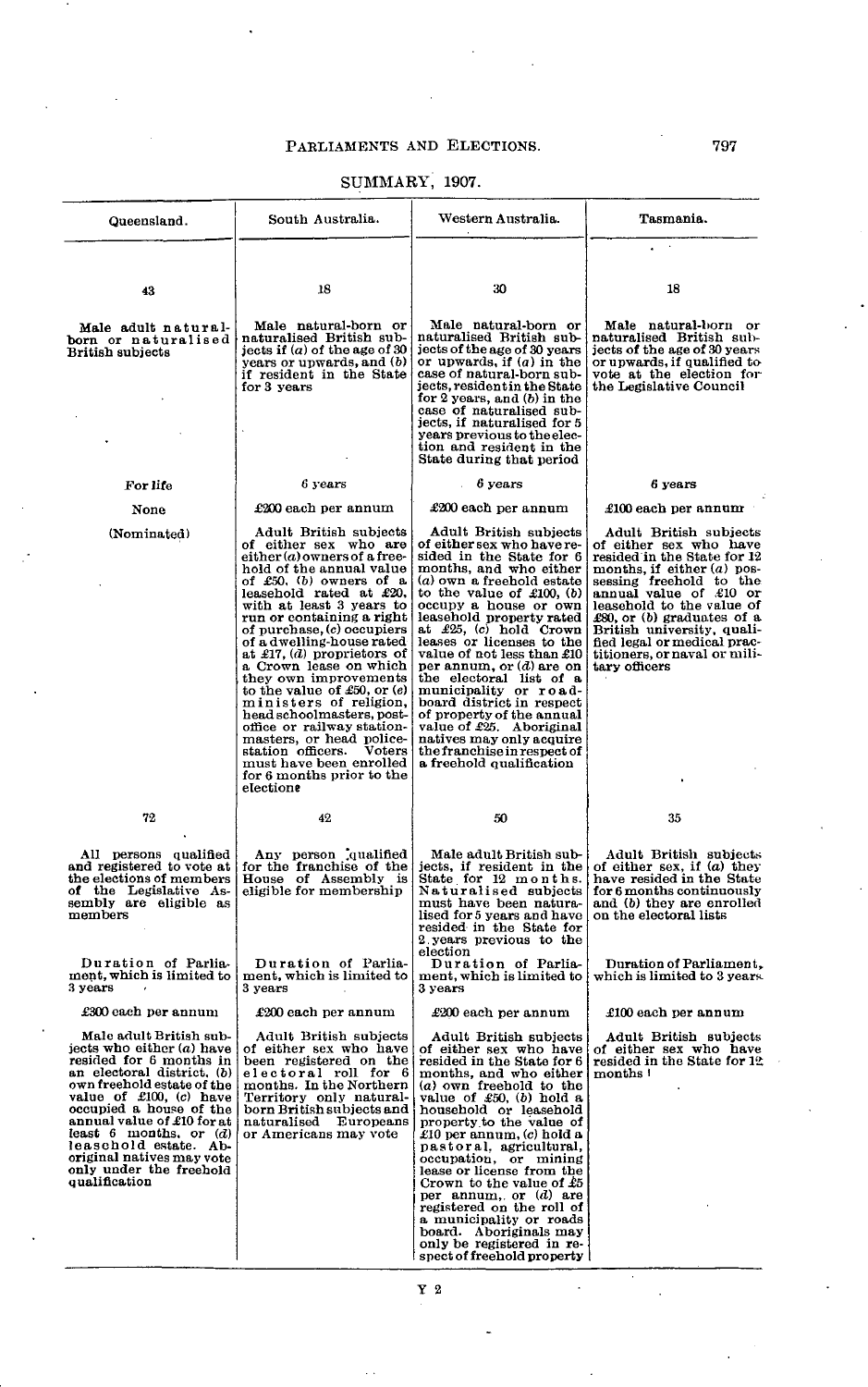**2. The Federal Parliament.**—The Senate consists of thirty-six members, six being returned by each of the original federating States. Members of this chamber are elected' for a term of six years, but by a provision in the Constitution a certain number retire at the end of every third year, although they are eligible for re-election. In accordance with the Constitution the total number of members of the House of Representatives must be as nearly as possible double that of the Senate. In the House of Representatives the States are represented on a population basis, and the numbers stand at present as follows:—New South Wales. 27; Victoria, 22; Queensland, 9; South Australia, 7: Western Australia, 5; Tasmania, 5—total, 75. The Constitution provides for a minimum of five members in each original State. Members of the House of Representatives are elected for the duration of the Parliament, which is limited to three years. In elections for Senators each State is counted as a single electorate, but an elaborate scheme of subdivision had to be undertaken in order to provide workable electorates in each State for members of the House of Representatives. Members of both Houses are paid at the rate of £600 per annum.

(i.) *Particulars of Elections.* Since the establishment of the Commonwealth there have been three elections for the Senate and for the House of Representatives. Further information as to the Commonwealth Parliaments since their inception is given on page 38 .hereinbefore. Particulars regarding the number of electors enrolled and the number of electors to whom ballot-papers were issued at the last two elections may be found in the,tables given hereunder :—

| State.                        |                              |                              | Electors Enrolled.          |                                        |                            | Papers were Issued.       | Electors to whom Ballot      | Percentage of Voters<br>to Electors Enrolled. |                         |                         |
|-------------------------------|------------------------------|------------------------------|-----------------------------|----------------------------------------|----------------------------|---------------------------|------------------------------|-----------------------------------------------|-------------------------|-------------------------|
|                               |                              | Males.                       | Fem.                        | Total.                                 | Males.                     | Fem.                      | Total.                       | Males.                                        | Fem.                    | Total.                  |
|                               |                              |                              |                             | THE SENATE.                            |                            |                           |                              |                                               |                         |                         |
| New South Wales               | 1903                         | 360,285                      | 326,764                     | 687,049                                | 189,877                    | 134,487                   | 324.364                      | 52.70                                         | 41.16                   | 47.21                   |
|                               | 1906                         | 392,077                      | 345,522                     | 737,599                                | 229,654                    | 151,682                   | 381,336                      | 58.57                                         | 43.90                   | 51.70                   |
| 1903<br>Victoria<br><br>\1906 |                              | 302,069<br>335,886           | 310,403<br>336,168          | 612,472<br>672,054                     | 171,839<br>209,252         | 141,648<br>171,933        | 313,487<br>381,185           | 56.89<br>62.30                                | 45.63<br>51.14          | 51.18<br>56.72          |
| Queensland                    | 1903                         | 127,914                      | 99,166                      | 227,080                                | 79.938                     | 44,569                    | 124.507                      | 62.49                                         | 44.94                   | 54.83                   |
|                               | <b>L1906</b>                 | 150,037                      | 121,072                     | 271,099                                | 79,567                     | 44,972                    | 124,539                      | 53.03                                         | 37.14                   | 45.94                   |
| South Australia               | <b>1903</b>                  | 85,947                       | 81,828                      | 167,775                                | 35,736                     | 19,049                    | 54.785                       | 41.58                                         | 23.28                   | 32.65                   |
|                               | 1906                         | 97,454                       | 95,664                      | 193,118                                | 43.318                     | 27,199                    | 70,517                       | 44.45                                         | 28.43                   | 36.51                   |
| Western Australia             | 1903                         | 74,754                       | 42,188                      | 116,942                                | 26,878                     | 6,270                     | 33,148                       | 35.96                                         | 14.86                   | 28.35                   |
|                               | .1906                        | 91,427                       | 54,046                      | 145,473                                | 37,180                     | 15,532                    | 52,712                       | 40.67                                         | 28.74                   | 36.23                   |
| Tasmania                      | [1903]                       | 43.515                       | 38,753                      | 82,268                                 | 23,729                     | 13,292                    | 37,021                       | 54.53                                         | 34.30                   | 45.00                   |
|                               | $\langle 1906 $              | 47,306                       | 42,903                      | 90,209                                 | 29,164                     | 19,715                    | 46,879                       | 61.65                                         | 45.95                   | 54.18                   |
| Commonwealth                  | (1903)                       | 994,484<br>(1906 1,114,187   | 899,102<br>995,375          | 1.893.586<br>2,109,562                 | 527,997<br>628,135         | 359,315<br>431,033        | 887,312<br>1,059,168         | 53.09<br>56.38                                | 39.96<br>43.30          | 46.86<br>50.21          |
|                               |                              | THE                          | ${\rm HousE}$               | OF                                     |                            | REPRESENTATIVES.          |                              |                                               |                         |                         |
| New South Wales               | `1903                        | 303,254                      | 274,763                     | 578,017                                | 164,133                    | 118,381                   | 282,514                      | 54.12                                         | 43.08                   | 48.88                   |
|                               | 1906                         | 363,723                      | 314,777                     | 678,500                                | 216,150                    | 141,227                   | 357,377                      | 59.43                                         | 44.87                   | 52.67                   |
| Victoria                      | 1903                         | 241,134                      | 247,089                     | 488,223                                | 142,460                    | 120,329                   | 262,789                      | 59.08                                         | 48.70                   | 53.83                   |
|                               | 1906                         | 335,886                      | 336,168                     | 672.054                                | 209,266                    | 171,999                   | 381,265                      | 62.30                                         | 51.16                   | 56.73                   |
| Queensland<br>                | 1903<br><b>\1906</b><br>1903 | 114,550<br>150,037<br>23.856 | 88,375<br>121,072<br>25,789 | 202,925<br>271,109<br>49.645           | 74,042<br>79,540<br>12,394 | 41,689<br>44.942<br>7,728 | 115,731<br>124,482<br>20,122 | 64.64<br>53.01<br>51.95                       | 47.17<br>37.12<br>29.97 | 57.03<br>45.92<br>40.53 |
| South Australia               | 1906                         | 42,065                       | 38,578                      | 80.643                                 | 19,850                     | 12,669                    | 32,519                       | 47.19                                         | 32.84                   | 40.32                   |
|                               | 1903                         | 41,500                       | 28,324                      | 69,824                                 | 16,824                     | 4,409                     | 21,233                       | 40.54                                         | 15.57                   | 30.41                   |
| Western Australia             | 1906                         | 91,427                       | 54.046                      | 145,473                                | 36.976                     | 15,740                    | 52,716                       | 40.44                                         | 29.12                   | 36.24                   |
|                               | 1903                         | 43,515                       | 38,753                      | 82,268                                 | 23,729                     | 13,284                    | 37,013                       | 54.53                                         | 34.28                   | 44.99                   |
| Tasmania                      | 1906                         | 37,779                       | 34,839                      | 72,618                                 | 23,753                     | 16,441                    | 40,194                       | 62.87                                         | 47.19                   | 55.35                   |
| Commonwealth                  | `1903                        | 767,809<br>1906 1,020,917    |                             | 703.093 1.470.902<br>899,480 1,920,397 | 433.582<br>585,535         | 305,820<br>403,018        | 739,402<br>988,553           | 56.47<br>57.35                                | 43.50<br>44.81          | 50.27<br>51.48          |

FEDERAL ELECTIONS OF THE 16TH DECEMBER, 1903, AND THE 12TH DECEMBER, 1906.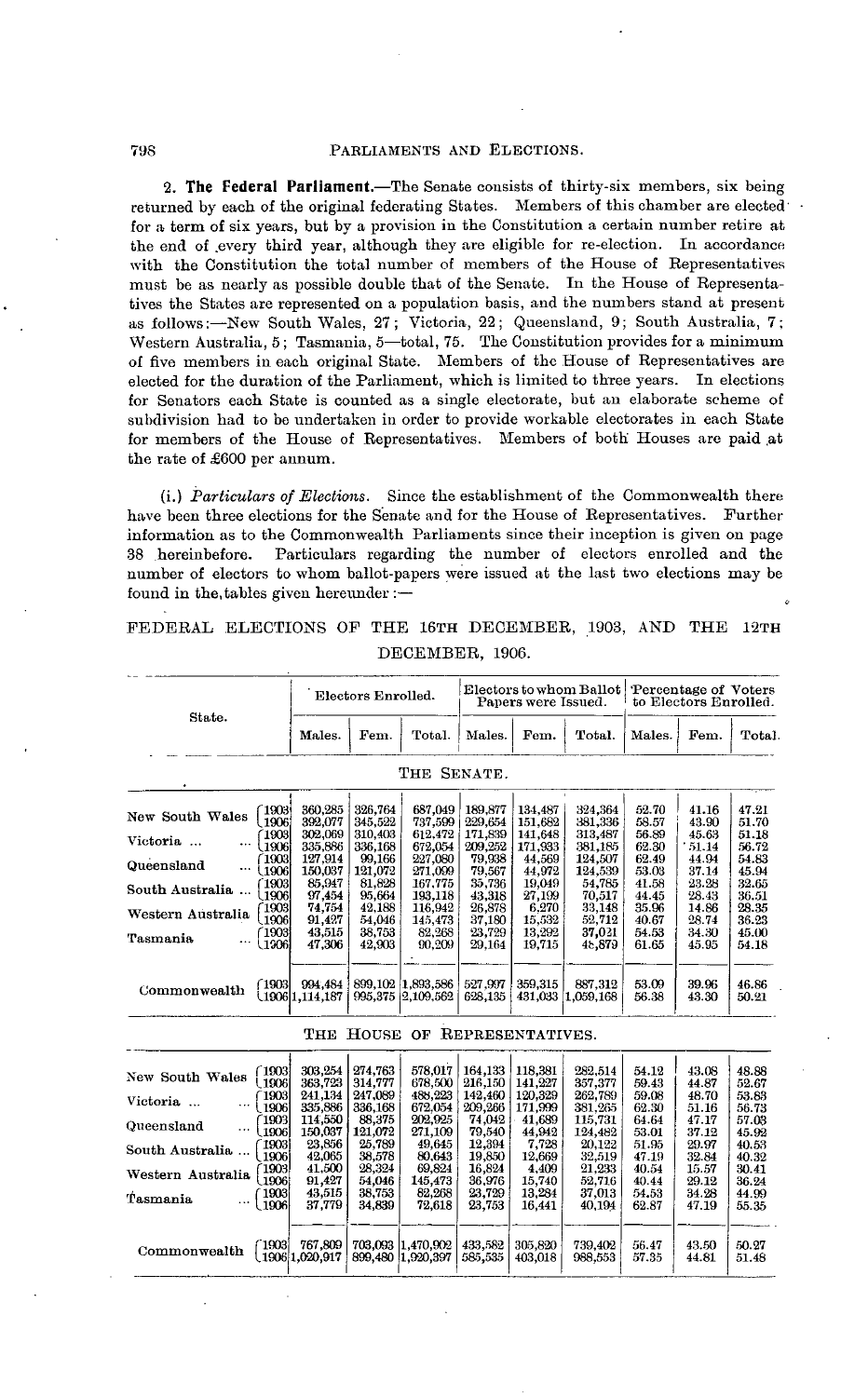In the Senate the figures for the year 1906 show that ballot-papers were issued to a little more than half the electorate, and are a slight improvement on those for the year 1903, when only about 47 per cent, of the electors visited the polls. Allowing for the various causes which may have prevented those qualified from recording their votes, it cannot be said that the electors of the Commonwealth have, so far, set a high value on the privilege of the franchise. In the elections for the House of Representatives the figures for both years shew an improvement in percentage of voters as compared with the returns for the Senate; nevertheless they cannot be looked upon as satisfactory. In every instance the percentage of female voters is very far below that of the males.

**3. The Parliament of New South Wales.**—The Legislative Council is in this State a nominee chamber, the Legislative Assembly being an elective body. Theoretically the Legislative Council may contain an unlimited number of members, but in practice the number is restricted to between fifty and sixty, the members at the latest available date being fifty-four. Members are appointed by the Governor, acting on the advice of the Executive Council. The tenure of the seat is for life ; four-fifths of the members must be persons not holding any paid office under the Crown, but this is not held to include officers of His Majesty's sea or land forces on full or half pay, or retired officers on pensions. The Legislative Assembly consists of ninety members, who hold their seats during the existence of the Parliament to which they are elected. The duration of any single Parliament is limited to three years.

(i.) *Particulars of Elections.* Since the introduction of responsible Government in New South Wales there have been twenty complete Parliaments, the first of which opened on the 22nd May, 1856, and was dissolved on the 19th December, 1857, while the twentieth opened on the 23rd August, 1904, and closed on the 20th August, 1907. The average duration of the Parliaments was two years and five months. The first session of the twenty-first Parliament was opened on the 26th September, 1907.

Particulars of voting at the last five elections but one are given below:—

| LEGISLATIVE ASSEMBLY ELECTIONS, NEW SOUTH WALES.                                                                                                                                                                |                                                                |                                |                                       |                                                                |                                                                |                                                    |                                      |
|-----------------------------------------------------------------------------------------------------------------------------------------------------------------------------------------------------------------|----------------------------------------------------------------|--------------------------------|---------------------------------------|----------------------------------------------------------------|----------------------------------------------------------------|----------------------------------------------------|--------------------------------------|
|                                                                                                                                                                                                                 |                                                                |                                |                                       |                                                                | Contested Electorates.                                         |                                                    |                                      |
| Date of Opening of Parliament.                                                                                                                                                                                  | Electors<br>upon the<br>Roll.                                  | Members<br>Returned.           | Members<br>Unopposed.                 | Electors<br>Qualified<br>to Vote.                              | <b>Votes</b><br>Recorded.                                      | Percentage<br>of Votes<br>Recorded.                | Percentage<br>Informal<br>Votes.     |
| 7th August, 1894<br>$\cdots$<br>13th<br>1895<br>$\cdots$<br>$\ddot{\phantom{a}}$<br>16th<br>1898<br>$\cdots$<br>$\ddot{\phantom{1}}$<br>23rd July, 1901<br>$\cdots$<br>(Males<br>23rd August, 1904 ·<br>Females | 298,817<br>267,458<br>324,339<br>346.184<br>363,062<br>326,428 | 125<br>125<br>125<br>125<br>90 | 1<br>8<br>3<br>13<br>$\boldsymbol{2}$ | 254,105<br>238,233<br>294,481<br>270,861<br>304,396<br>262,433 | 204.246<br>153,034<br>178,717<br>195,359<br>226,057<br>174,538 | 80.38<br>64.24<br>60.69<br>72.13<br>74.26<br>66.51 | 1.62<br>0.88<br>0.92<br>0.79<br>0.59 |

The franchise was extended to women in 1902. and was exercised for the first time at a State election in 1904.

**4. The Parliament of Victoria.**—Both of the Victorian legislative chambers are elective bodies, but there is a considerable difference in the number of members of each House, as well as in the qualifications necessary for members and electors. In the Legislative Council the tenure of the seat is for six years, but one member for each province retires every third year, except in the case of a dissolution, when one half of the newly elected members hold their seats for three years only. Members of the Legislative Assembly are elected for the duration of Parliament, which is limited to three years. An elector for the Legislative Assembly may only vote once, plurality of voting having been abolished in 1899; an elector, however, qualified in more than one district, may select that for which he desires to record his vote.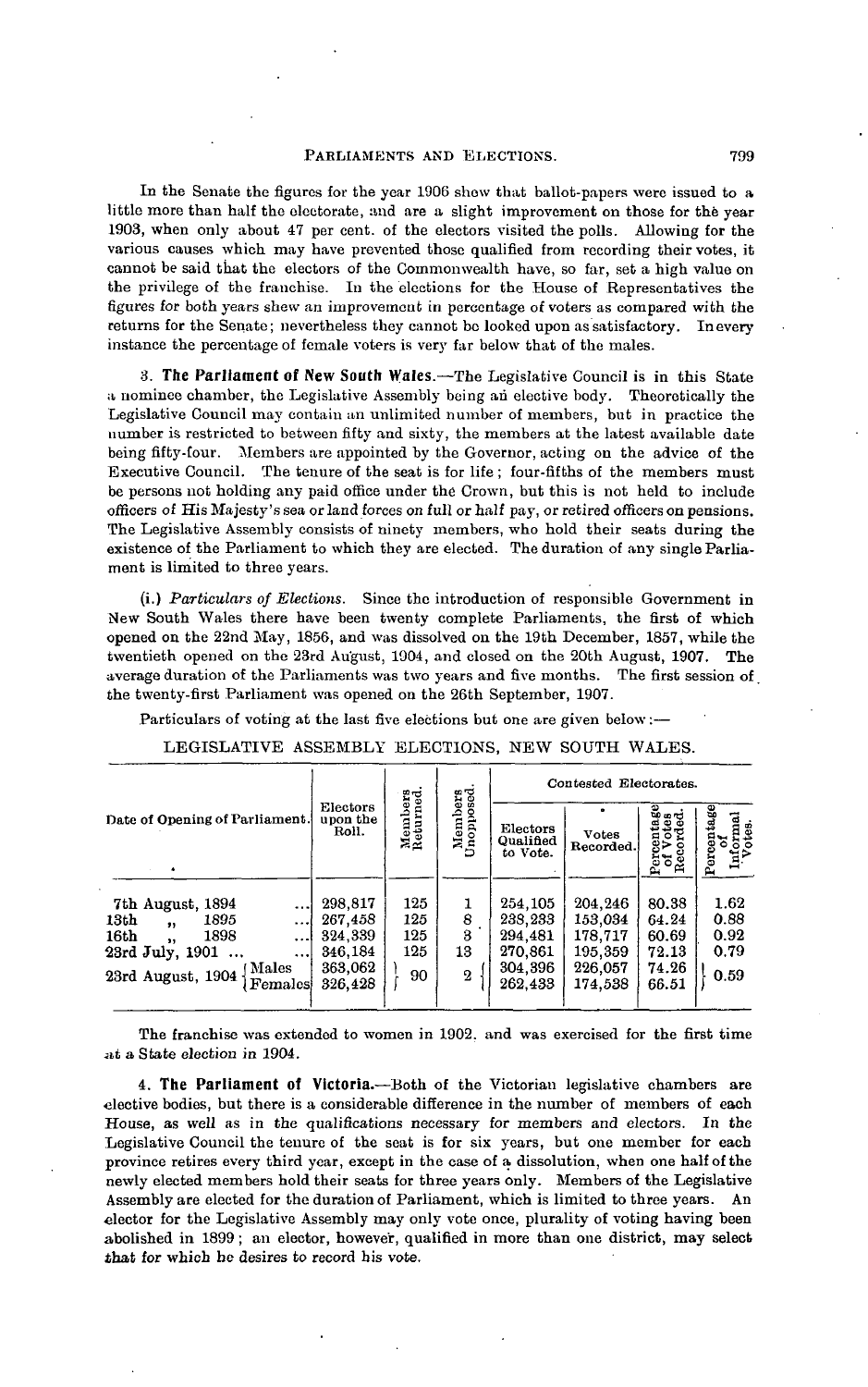(i.) *Particulars of Elections.* Since the introduction of responsible government in Victoria there have been twenty complete Parliaments, the first of which was opened on the 21st November, 1856, and closed on the 9th August, 1859, while the twentieth opened on the 29th June, 1904, and closed on the 21st February, 1907. The first session of the twenty-first Parliament opened on the 9th July, 1907.

Statistics regarding the last three elections will be found below:—

|  | STATISTICS OF VICTORIAN ELECTIONS, 1902 TO 1907. |  |  |
|--|--------------------------------------------------|--|--|
|  |                                                  |  |  |
|  |                                                  |  |  |

|                      |                               | Legislative Council.                                         |                  |                  | Legislative Assembly.         |                               |                                                |                         |  |  |
|----------------------|-------------------------------|--------------------------------------------------------------|------------------|------------------|-------------------------------|-------------------------------|------------------------------------------------|-------------------------|--|--|
| Year.                | Electors<br>on Roll.          | Electors in Voters in<br>Contested   Contested<br>Districts. | <b>Districts</b> | Per-<br>centage. | Electors<br>on Roll.          | Electors in<br>Districts.     | Voters in<br>Contested Contested<br>Districts. | Per-<br>centage.        |  |  |
| 1902<br>1904<br>1907 | 134,087<br>172.495<br>180.738 | 104,843<br>78.512                                            | 61,382<br>27.152 | 58.54<br>34.58   | 290.241<br>264,709<br>260.787 | 216,063<br>223.600<br>191.131 | 141,471<br>140,127<br>117,098                  | 65.47<br>62.66<br>61.26 |  |  |
|                      |                               |                                                              |                  |                  |                               |                               |                                                |                         |  |  |

**\* Not contested.**

As the table shews, the proportion of voters for the Legislative Council is considerably less than that for the Lower House.

**5. The Parliament of Queensland.**—No limit is set by the Constitution Act to the number of members of the Legislative Council of Queensland, the total at the latest available date being forty-three. Members are appointed by the State Governor, and it is provided that not less than four-fifths of the members must consist of persons not holding any office under the Crown, except officers of His Majesty's sea or land forces on full or half-pay, or retired officers on pensions. The members are nominated for life. The Legislative Assembly is composed of seventy-two members, returned from sixtyone electorates, eleven electorates returning two members each, the others being single electorates.

(i.) *Particulars of Elections.* Since the establishment of responsible government in Queensland there have been sixteen complete Parliaments, the first of which opened on the 29th May, 1860, and dissolved on the 20th May, 1863, while the sixteenth parliament opened on the. 23rd July, 1907, and closed on the 10th December, 1907. The seventeenth parliament is now in session. Statistics regarding the elections of 1902, 1904, and 1907 are given below:—

| ጜ<br>ar<br>S<br>Year.<br>ద<br><b>Numl</b><br>See |                |                   |                   |                                 |        |                                                                | Electors Enrolled. |    |                             | Electors who Voted.     |       |                         | Percentage of Electors<br>Voting in Contested<br>Electorates. |  |
|--------------------------------------------------|----------------|-------------------|-------------------|---------------------------------|--------|----------------------------------------------------------------|--------------------|----|-----------------------------|-------------------------|-------|-------------------------|---------------------------------------------------------------|--|
|                                                  |                |                   |                   |                                 |        | Males Females Total, Males Females Total, Males Females Total. |                    |    |                             |                         |       |                         |                                                               |  |
| 1902<br>1904<br>1907                             | 72<br>72<br>72 | 159<br>140<br>185 | 154<br>117<br>179 | 108.548<br> 103,943 <br>125,140 | 95.049 | 108.548<br>103,943<br>220,189                                  | 80,076<br>60,265   | -- | 80.076<br>60,265<br>152.049 | 76.88<br>74.16<br>73.42 | 68.64 | 79.88<br>74.16<br>71.61 |                                                               |  |

ELECTIONS FOR QUEENSLAND LEGISLATIVE ASSEMBLY.-

The election of 1907 was the first State election in Queensland at which women voted, the privilege being conferred under Act 5 Edw. VII., No. 1. Some of the returns did not separate the sexes in the figures respecting the number of electors who voted, and the percentage of males and females was therefore calculated on the total returns where the subdivision was made.

**6. Parliament of South Australia.**—In this State there is a Legislative Council composed of eighteen members and a House of Assembly with forty-two members, both chambers being elective.

(i.) *Particulars of Elections.* Since the inauguration of responsible government in South Australia there have been eighteen complete Parliaments, the first of which was opened on the 22nd April, 1857, and dissolved on the 1st September, 1859, while the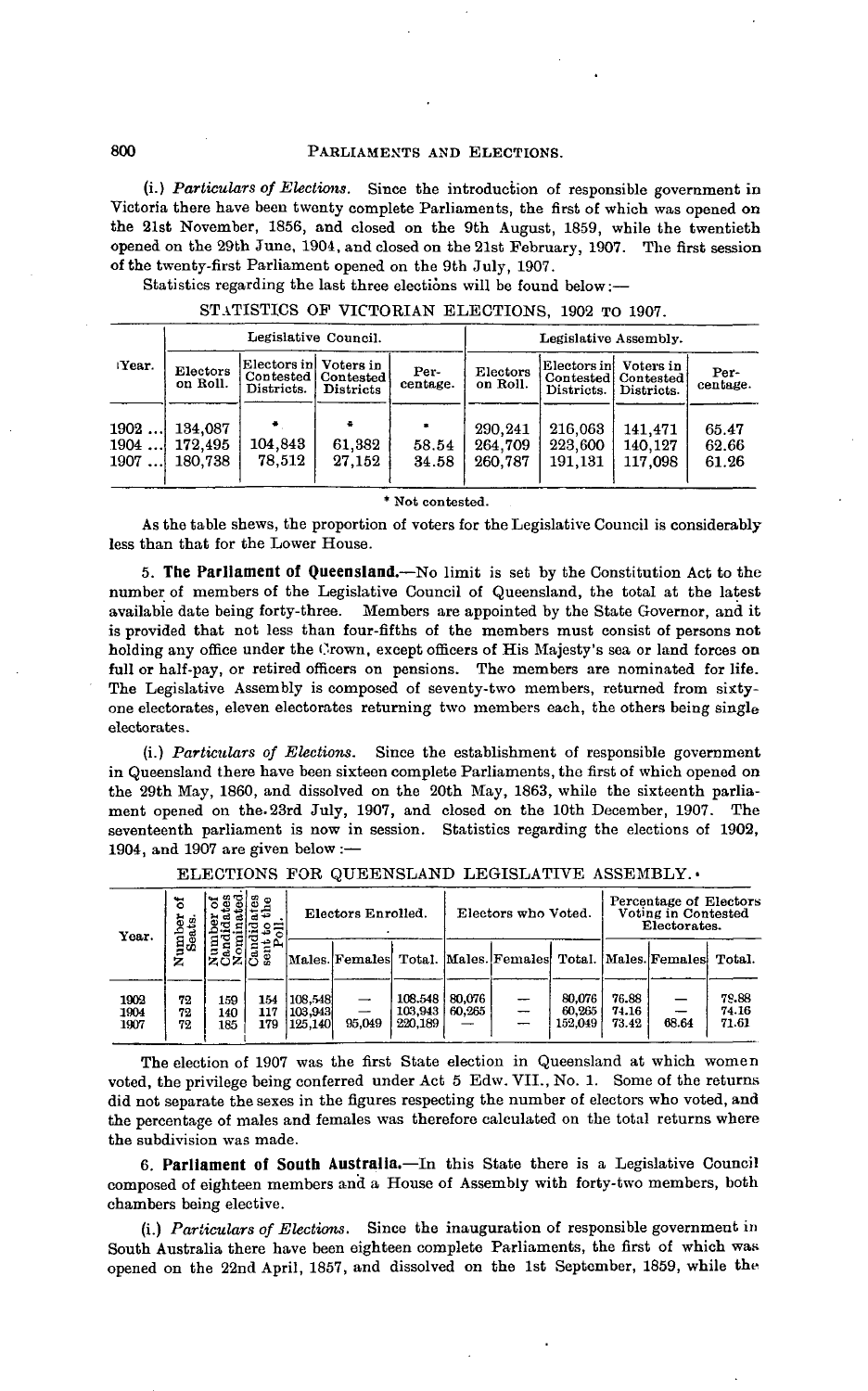eighteenth was opened on the 20th July, 1905, and terminated on the 10th October, 1906. The first session of the nineteenth Parliament opened on the 30th November, 1906. Particulars of voting at the last three elections are given below :—

| Year.                |                                    |                               | Electors on Rolls.         |                               |                            | Electors Who Voted.        |                              | Percentage of<br>Electors Voting. |                         |  |
|----------------------|------------------------------------|-------------------------------|----------------------------|-------------------------------|----------------------------|----------------------------|------------------------------|-----------------------------------|-------------------------|--|
|                      |                                    | Males.                        | Females.                   | Total.                        | Males.                     | Females.                   |                              | Males.                            | Females.                |  |
|                      |                                    |                               |                            | LEGISLATIVE                   |                            | COUNCIL.                   |                              |                                   |                         |  |
| 1900<br>1902<br>1905 | $\ddotsc$<br>$\ddotsc$<br>.        | 38,688<br>38,413<br>$-39.011$ | 9.854<br>13,496<br>13,873  | 48.542<br>51.909<br>52.884    | 21,403<br>29.978<br>28,820 | 3,907<br>7.940<br>8.328    | 25,310<br>37.918<br>37,148   | 55.32<br>78.04<br>73.88           | 39.65<br>58.83<br>60.03 |  |
|                      |                                    |                               |                            | <b>LEGISLATIVE</b>            |                            | ASSEMBLY.                  |                              |                                   |                         |  |
| 1902<br>1905<br>1906 | $\ddotsc$<br>$\ddotsc$<br>$\cdots$ | 77.147<br>95.396<br>96.724    | 72,030<br>92,249<br>93,438 | 149.177<br>187.645<br>190.162 | 53.471<br>64,330<br>60,109 | 36,545<br>50,246<br>45.997 | 90,016<br>114.576<br>106,106 | 62.14<br>67.43<br>69.31           | 49.22<br>54.47<br>50.73 |  |

PARLIAMENTARY ELECTIONS IN SOUTH AUSTRALIA.

The proportions of votes recorded to total persons entitled to vote in each of the three years given above were as follows:—Legislative Council, 52.14, 73.05, and 70.24 per cent. ; and Legislative Assembly, 55.80, 61.06, and 60.34 per cent.

It is interesting to note that South Australia was the first of the States to grant women's suffrage (under Act No. 16 of 1894), the franchise being exercised for the first time at the Legislative Assembly election on the 25th April, 1896.

**7. The Parliament of Western Australia.**—In this State both chambers are elective. For the Legislative Council there are thirty members, each of the ten electorates returning three members, wnile the Legislative Assembly is composed of fifty members, one member being returned by each of the fifty electoral divisions. At the expiration of two years from the date of election to a seat in the Legislative Council, and every two years thereafter, the senior member for the time being for each province retires. Seniority is determined *(a)* by date of election, (6) .if two or more members are elected in the same day, then the senior is the one who polled the least number of votes, (c) if the election be uncontested, or in case of an equality of votes, then the seniority is determined by the alphabetical precedence of surnames and, if necessary, Christian names. Members of the Legislative Assembly are elected for three years.

(i.) *Particulars of Elections.* Since the establishment of responsible government in Western Australia there have been five complete parliaments, the first of which was opened on the 30th December, 1890, and was dissolved on the 22nd March, 1893, while the fifth Parliament was opened on the 28th July, 1904, and dissolved on the 5th October, 1905. The first session of the sixth Parliament commenced on the 23rd November, 1905. Particulars relating to the last three parliamentary elections are given in the table below. The figures refer to electors for the Assembly only, no returns being published with regard to voting at Council elections : $-$ 

|                      | Electors on the Roll.       |                            |                              | In Contested Districts.    |                            |                              | Votes Recorded.            |                           |                            | Proportion of<br>Electors Voting. |                 |                |
|----------------------|-----------------------------|----------------------------|------------------------------|----------------------------|----------------------------|------------------------------|----------------------------|---------------------------|----------------------------|-----------------------------------|-----------------|----------------|
| Year.                | Males.                      | Ξ<br>emal<br>G             | Total.                       | Males.                     | Females                    | Total.                       | Males.                     | des.<br>g<br>画            | Total.                     | Males                             | ۋ<br>emal<br>r. | Total.         |
| 1901<br>1904<br>1905 | 74,874<br>108.861<br>79.025 | 16,648<br>54,965<br>42,697 | 91.522<br>163,826<br>121.722 | 67,967<br>88,524<br>65.296 | 14.775<br>49.791<br>36,706 | 82.742<br>138.315<br>102,002 | 29,832<br>43,285<br>33.482 | 8,255<br>23.500<br>19,435 | 38.077<br>66.785<br>52.917 | 44<br>49<br>51                    | 56<br>47<br>53  | 46<br>48<br>52 |

ELECTIONS FOR LEGISLATIVE ASSEMBLY, WESTERN AUSTRALIA.